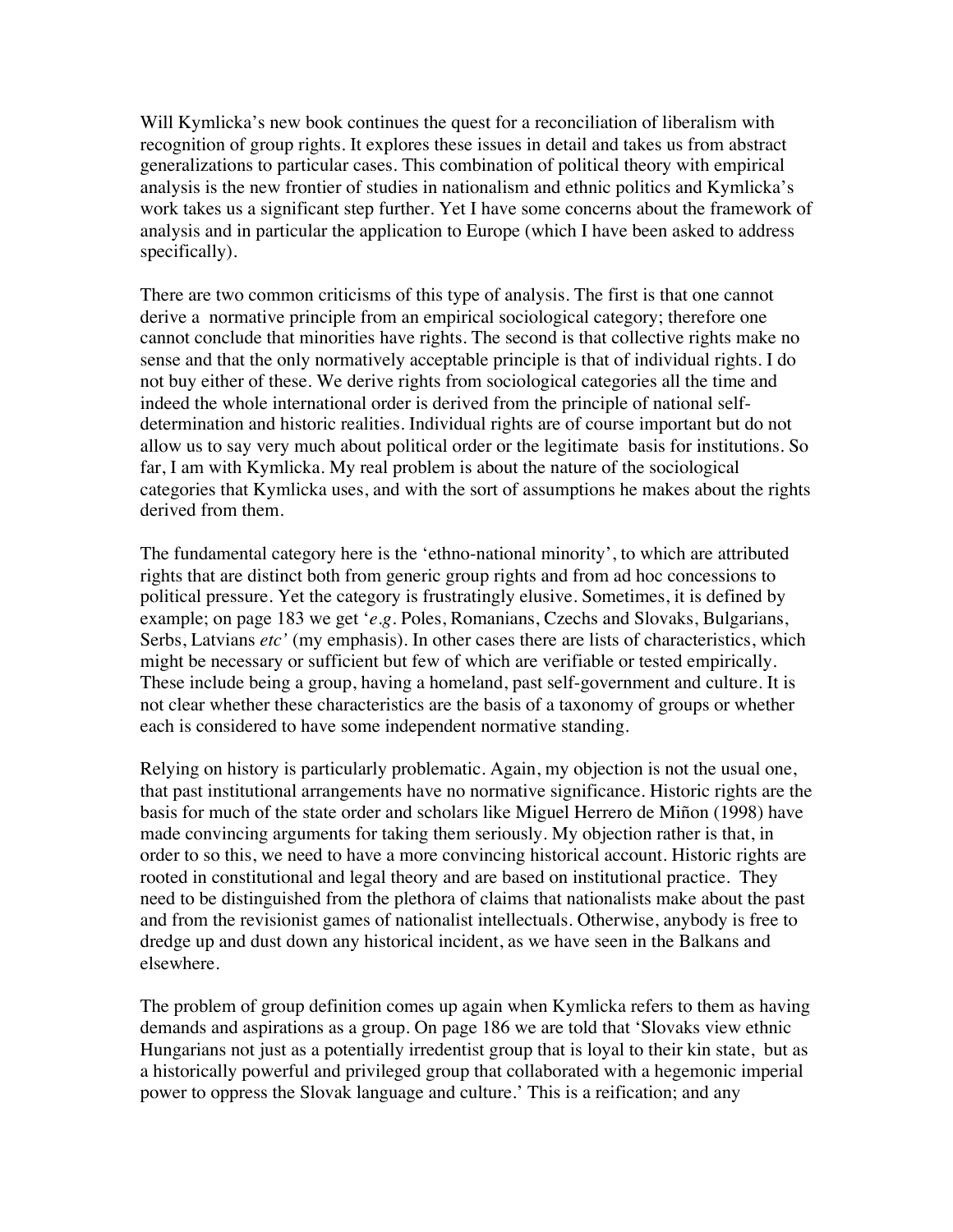empirical political scientist or sociologist reading this sentence would immediately demand to see the survey evidence.  $1$ 

We have the same problem when Kymlicka addresses the demands of the minorities, which he tends to reduce to the claim to territorial autonomy. In fact, there is a wide variety of demands articulated within the groups to which he refers. Sometimes there is concern for cultural protection or vernacular schools; sometimes for economic development. Some demands are for self-government, others for more influence at the central level of the state. On page 215 Kymlicka asks whether 'national minorities in Catalonia, Flanders, Quebec, Berne, South Tyrol, Aland Islands, or Puerto Rico would be satisfied with minority elementary schools but not mother-tongue universities, or bilingual street signs but not official language status, or local administration not regional autonomy.' This is sentence is puzzling on one account, since I do not understand what 'national minority' means in this context. Does it refer to the majority in Catalonia or Quebec or the internal minority? I suspect that it means the local majority but state-wide minority, except that the Germans are the majority both in the canton of Berne and in the state of Switzerland. The internal minorities in these places have varied rights (for example universities in Quebec but not in Flanders).

The main problem, however, is the assumption that all 'national minorities' want the same thing. If we replaced the list in the sentence quoted with 'French Basques, Occitans, Scottish Gaelic speakers' and even (until recently) 'Welsh', then the answer would be Yes, they would be very happy with modest concessions. If we add Scotland as a whole to the list, then cultural demands largely disappear, since the strong autonomy movement in Scotland in the 1990s was based on socio-economic concerns and the institutional set up which subjected to country to a political majority for which it had not voted. England never voted in the majority for Thatcherism either, but in Scotland nationality was available to mobilize opposition and this rather than cultural particularism explains the power of the movement.

If we are to bring together normative theory with empirical work on the national question, the unit of analysis cannot, then, be the 'national minority' as an undifferentiated whole. It must be the demands that are articulated in the name of the reference group. These are varied and differentiated and may command more or less support within the society as a whole. One should be particularly wary of taking the statements of nationalist or ethnic leaders as reflecting a deep-rooted social demand, given what we know about ethnic entrepreneurship. The demand for self-government in Flanders, for example, has come largely from the political elite and polls in Belgium have regularly shown that the most favoured option is a return to the unitary state. The 'nation' of Padania was loudly proclaimed by Umberto Bossi and the Lega Nord (whose electoral performance was much better than that of Welsh or Breton nationalists) but never became a sociological reality.

 $\frac{1}{1}$  $<sup>1</sup>$  An even more egregious reification occurs on page 188 where we are told that 'the West</sup> described this model as passé.'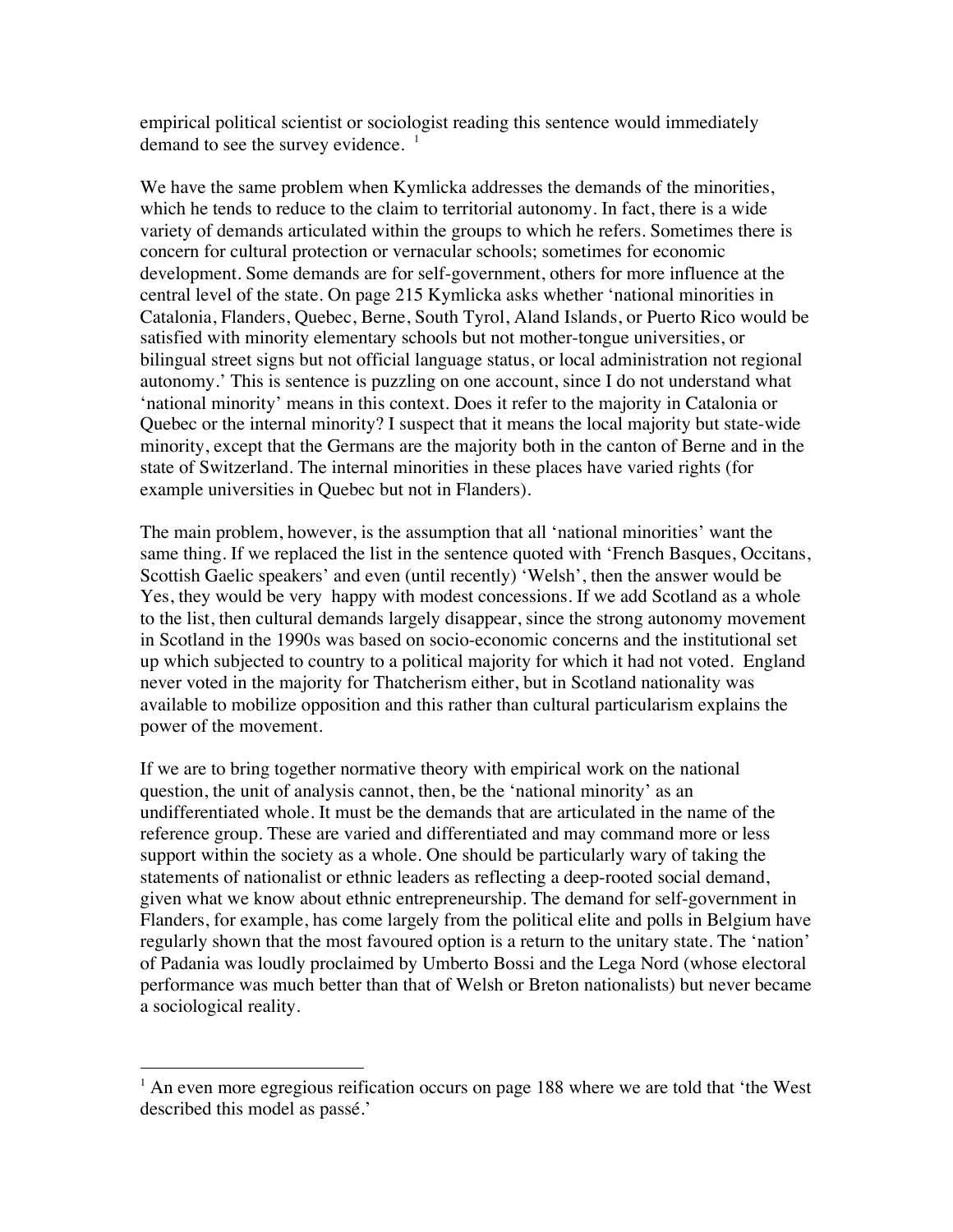We should also be wary of generalizations about experience in western Europe and North America such as are made on page 177, 'In all of these countries substate national groups have been offered a significant degree of territorial autonomy, usually through some form of federal or quasi-federal devolution of power, as well as some form of official language status.' In fact the experience of the groups cited is very different. Some were always self-governing and then entered into federations and so were never 'granted' territorial autonomy. 'French national minorities' in Switzerland are not recognized; some of the cantons are French-speaking but most cantons are organized on majoritarian lines. The cleavage that Swiss federalism addresses is historically religious, not linguistic.<sup>2</sup>

Nor can we establish a general norm of decentralization only by citing those cases were there has been decentralization. France has remained fiercely resistant to recognizing national minorities or minority nations. Its regional map was drawn deliberately to divide historic Britanny while Languedoc was split, with part of it united to French Catalonia (Rousillon) to create a decidedly odd-shaped region. Repeated demands for the creation of a *département* corresponding to the French Basque Country have been rejected. All the main Spanish parties refuse to accept that the Northern Ireland precedent is applicable to the Basque conflict. Self-government for Wales was accepted by a bare majority of Welsh voters in 1998, having been resoundingly rejected in 1979.

Regional devolution in western Europe follows an altogether more complex logic. Functional reasons and state reforms since the 1980s have favoured the emergence of a regional or 'meso' tier of government, often linked to regional planning and economic development. Where this has coincided with movements for territorial autonomy, often based on historic distinctiveness, the result has been a strong form of regional autonomy. The twin pressures of functional and institutional change, in turn, have encouraged the territorialization of national, cultural and linguistic demands. So the linguistic movement of Dutch-speakers in Belgium has been transformed into the construction of a territorial region of Flanders, just as French Canadian politics was transformed into a territorial Quebec nationalism. It is this territorialization of the demand that has made possible a series of compromises whereby territorial autonomy can serve the goal both of states and regional or national movements. Europe can help, not because it has developed a norm of ethno-national autonomy, but because it allows autonomous governments some scope to project themselves beyond the borders of the state though engagement in European institutions, networking and the discursive rhetorics of the Europe of the Regions or Europe of the Peoples. Yet this is not a triumph for 'ethno-national' self-determination, since those movements that have succeeded in gaining territorial autonomy have in general been eager to stress their non-ethnic and inclusive, territorial, credentials. This is because ethnic self-government is *not* regarded as legitimate in the new Europe. Territorial self-government, on the other hand, can draw on exactly the same sources of legitimacy as the states themselves.

 $\overline{2}$  $2<sup>2</sup>$  I cannot resist pointing to another error, this time on Bosnia, which did not 'adopt a scheme of cantonization in order to reintegrate territories controlled by ethnic Serbs and Croats' (179). Cantons exist only in the Bosniak-Croat part of the country (Federation of Bosnia and Herzegovina).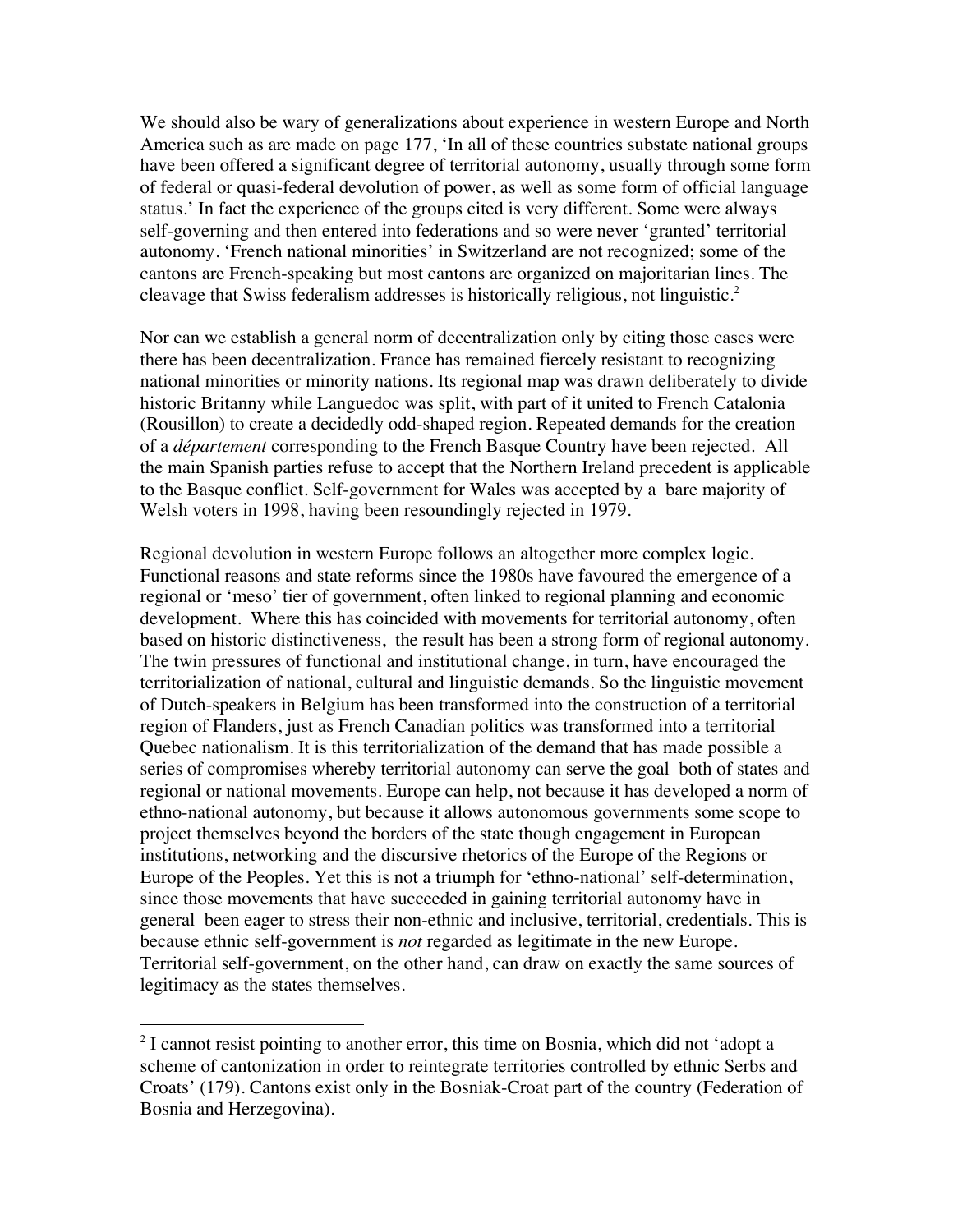These specific circumstances are not easily reproduced elsewhere. In central and eastern Europe, developments over recent decades have not yielded this accommodation of functional regionalism and minority politics.

This whole field is rife with semantic traps, of which the terminology of nation and nationality is one of the most treacherous. As Brubaker (1996) has noted, the nation is a category of practice, rather than a shared sociological reality. It is also a normative term, implying the right to self-government. This is why so many movements have adopted the terminology of nationality and why it is fruitless to ask whether nations have the right to self-determination, since the very claim to self-determination is what helps to define the nation. When Kymlicka uses the term 'national groups','national minorities' 'ethnonational' groups, we need to know just what work the 'national' is doing. Does it refer to action in the Brubaker sense, or to a recognition of the normative status of the group? Is it a sociological description or a form of recognition?

Reading the conclusion of the book confirmed a certain uneasiness I had when reading the European section. This is that the framework is that of a disinterested international community looking at states and nations from on high and laying down principles for their management on the advice of political theorists. This is misleading in the European case, since the EU is not an international organization but part of the domestic constitutional apparatus, within which issues are resolved. In the global perspective, we are told that the best answer might be to 'devolve' the management of these issues to regional organizations. Who, in this case, is doing the devolving and by what authority? The' international community' again?

A more fruitful approach in my view is to abandon this top-down perspective and the idea that there is a single class of 'ethno-national' demands to be addressed with a single set of solutions. Instead, we need a better understanding of the nature of the demands being articulated and of their social basis. Claims to cultural recognition and to territorial autonomy are not to be treated as some kind of special politics, requiring their own rules, but part of the ordinary business of political exchange. They are legitimate to the extent that they gain wide support, are articulated democratically and are consistent with shared liberal values. They are often rooted in historic claims or institutions but historic rights are not located exclusively in the past; they continue to be created and modified (Herrero de Miñon, 1998). In some places they are more complex than in others, with group claims, competing histories, contested territories and contrasting definitions of the group entangled. In other cases, group definition, territory and self-government demands coincide. Modern constitutionalism is not about applying standard models to these varied situations but about working out accommodations among valid claims to selfgovernment, control of resources and culture. The demystification of the state shown us that it is but one source of legitimate authority, with no more intrinsic normative status than might be attributed to 'stateless nations'. Europe has failed here, not because it has not developed a new regime for this category of claims, but because it and its member states have not permitted the space for new forms of sovereignty and self-government to develop.